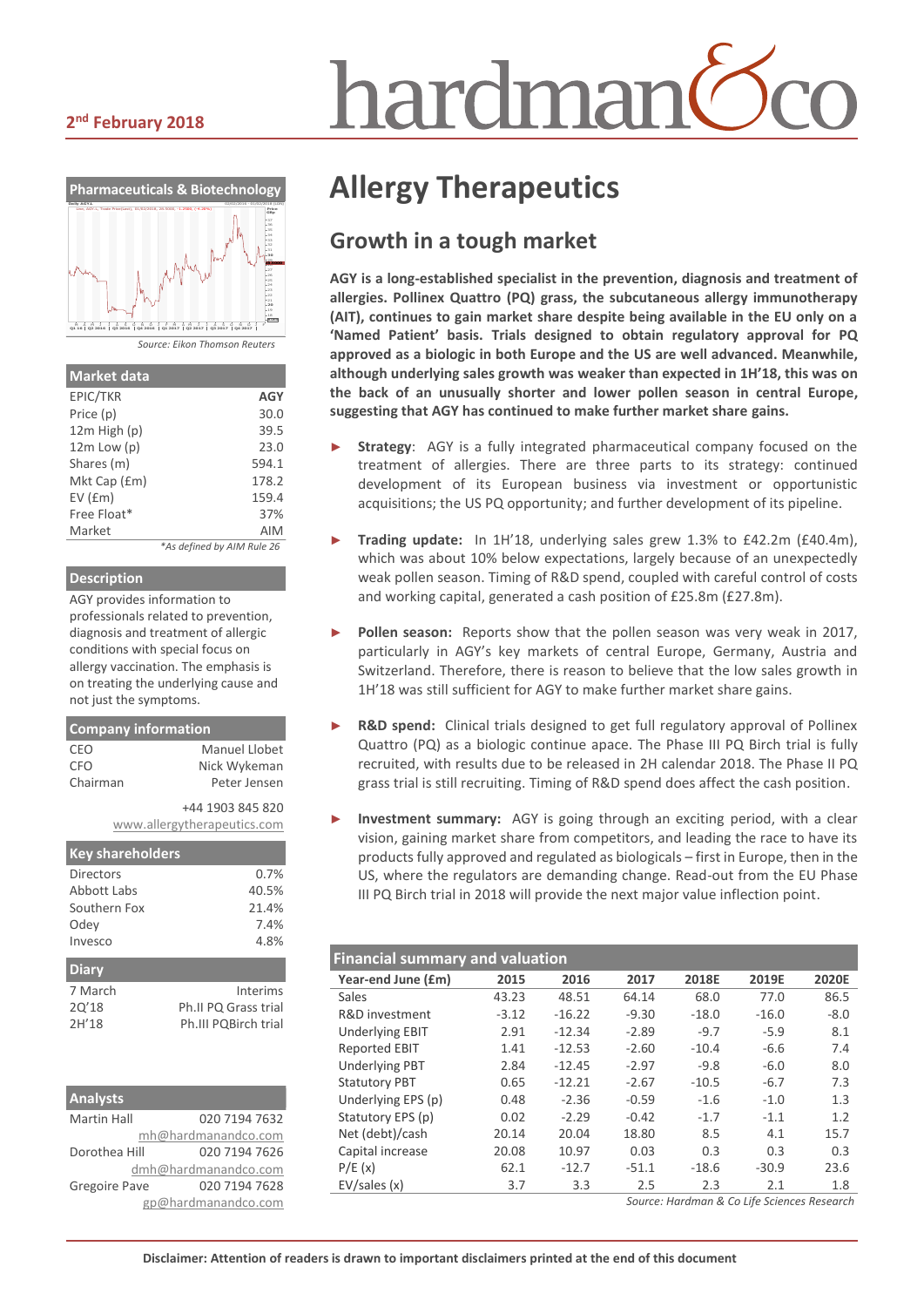#### **Allergy Therapeutics**

## hardman



**R&D investment**





#### **Net cash/(debt) and capital increases**



- AGY has a solid existing portfolio of products for allergy immunotherapy
- Products have shown consistent growth over the last five years, even though their availability is limited
- After taking account of manufacturing, distribution and marketing costs, in-market products are profitable
- Product margins have risen consistently over the last five years, reaching 31.9% in fiscal 2017
- ► Cumulative investment in R&D since 2000 has been £105m
- R&D investment is forecast to rise substantially to get Pollinex Quattro onto the market in the US and formally approved in Europe
- Three key trials for the US and Europe will cost ca.£35m over the next two years, but will pave the way to regulatory approvals in a changing market place
- In each of the last four years, AGY has generated free cashflow from operations
- ► Considerable investment in R&D and marketing will result in two years' of cash burn
- Cash requirement towards the end of this decade will be dependent on the commercialisation strategy in the US
- In following the inorganic growth strategy, although acquisitions tend to be small, more cash could be required
- £20m was raised in March 2015 largely to fund the key US trials
- Based on current forecasts, the net cash position will reach a neutral position at the end of fiscal 2019
- Should management decide to commercialise Pollinex Quattro in the US by itself, AGY will require working capital for investment in sales infrastructure

*Source: Company data; Hardman & Co Life Sciences Research*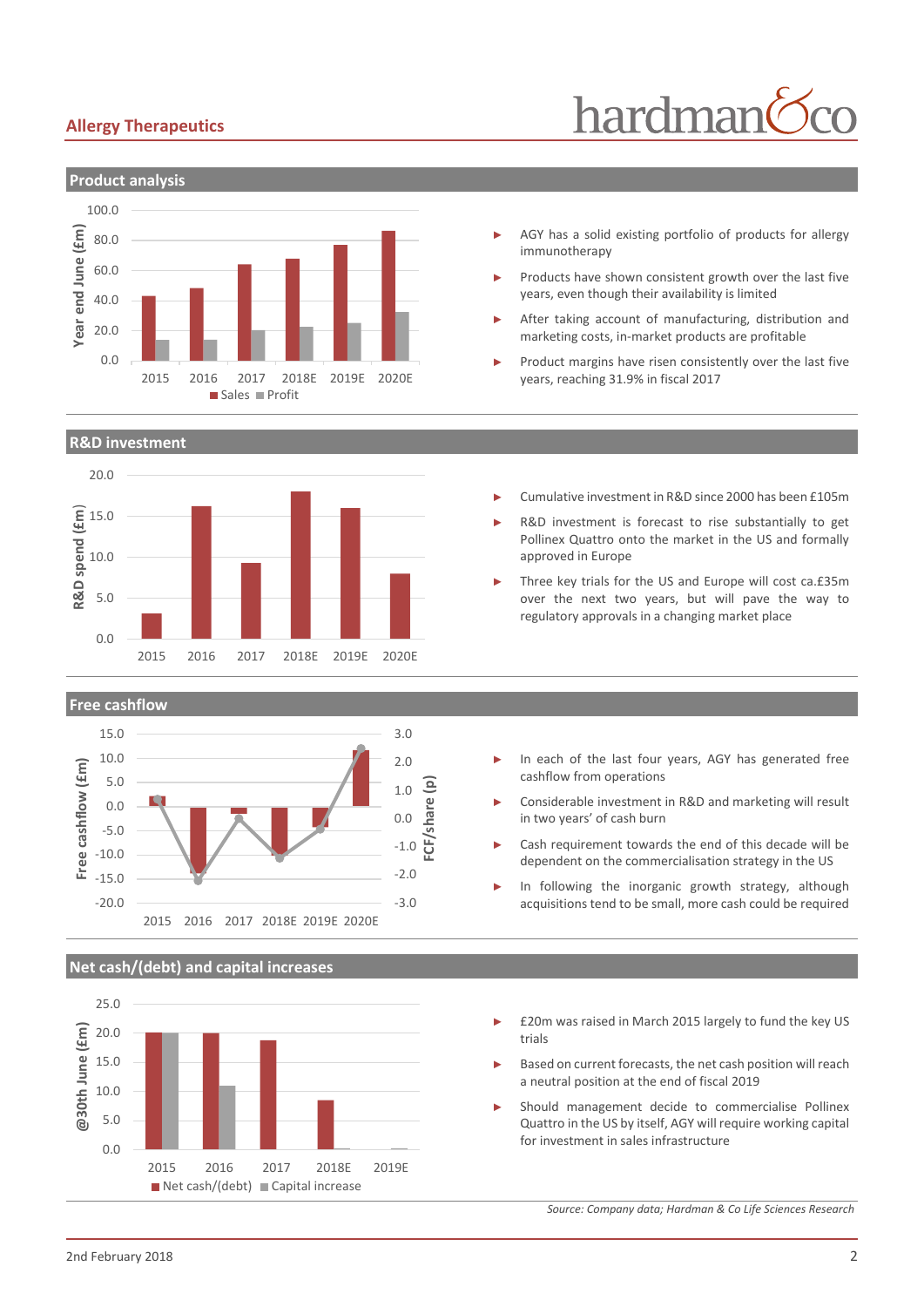## **2018 trading update**

Allergy Therapeutics has released a trading update to the market covering the first half of fiscal 2018, which includes headline sales information, the net cash position, and some up-to-date information regarding clinical trial progress. The complete interim statement will be published on 7<sup>th</sup> March 2018.

#### **Key headlines**

- Underlying sales growth was 1.3% to £42.2m (£40.4m)
- Cash balance was £25.8m at 31<sup>st</sup> December 2017 vs. £27.8m at 30<sup>th</sup> June 2017
- Progress with Pollinex Quattro trials in both Europe and the US
- The PQ Birch Phase III trial is fully recruited results are due in 2H calendar 2018

| $AGY$ 1H'18 – actual vs expectations |        |        |            |          |              |  |  |  |  |
|--------------------------------------|--------|--------|------------|----------|--------------|--|--|--|--|
| Half-year                            | 1H'17  | 1H'18  | <b>CER</b> | 1H'18    | <b>Delta</b> |  |  |  |  |
| (fm)                                 | actual | actual | growth (%) | forecast |              |  |  |  |  |
| Group sales                          | 40.4   | 42.2   | $+1.3%$    | 46.4     | $-4.2$       |  |  |  |  |
| Cash balance                         | 27.8   | 25.8   | <b>NM</b>  | 26.2     | $-0.4$       |  |  |  |  |
| Net cash/(debt) est.                 | 23.3   | 22.5   | <b>NM</b>  | 23.0     | $-0.5$       |  |  |  |  |

*Source: Allergy Therapeutics; Hardman & Co Life Sciences Research*

#### **Sales**

Because of the seasonality of the pollen season, AGY sales are traditionally stronger in the first half of each financial year. Having seen consistent double-digit underlying growth at the interim stage for each of the last five years, the outcome in 1H'18 was quite a surprise, with underlying growth of just 1.3%. AGY being first to report financial information for this period, it is difficult to know how this compares with its immediate competitors. However, there are reports that the pollen season in Central Europe – notably key markets in Germany, Austria and Switzerland<sup>1</sup> – was very weak in 2017, which is corroborated by weak sales of OTC allergy products (down 10% in Germany, 2017 data from QuintilesIMS).



 $\overline{a}$ 1[http://www.meteosuisse.admin.ch/content/dam/meteoswiss/fr/service-und](http://www.meteosuisse.admin.ch/content/dam/meteoswiss/fr/service-und-publikationen/publikationen/doc/bulletin_climato_saison_fruehling-2017_f.pdf)[publikationen/publikationen/doc/bulletin\\_climato\\_saison\\_fruehling-2017\\_f.pdf](http://www.meteosuisse.admin.ch/content/dam/meteoswiss/fr/service-und-publikationen/publikationen/doc/bulletin_climato_saison_fruehling-2017_f.pdf)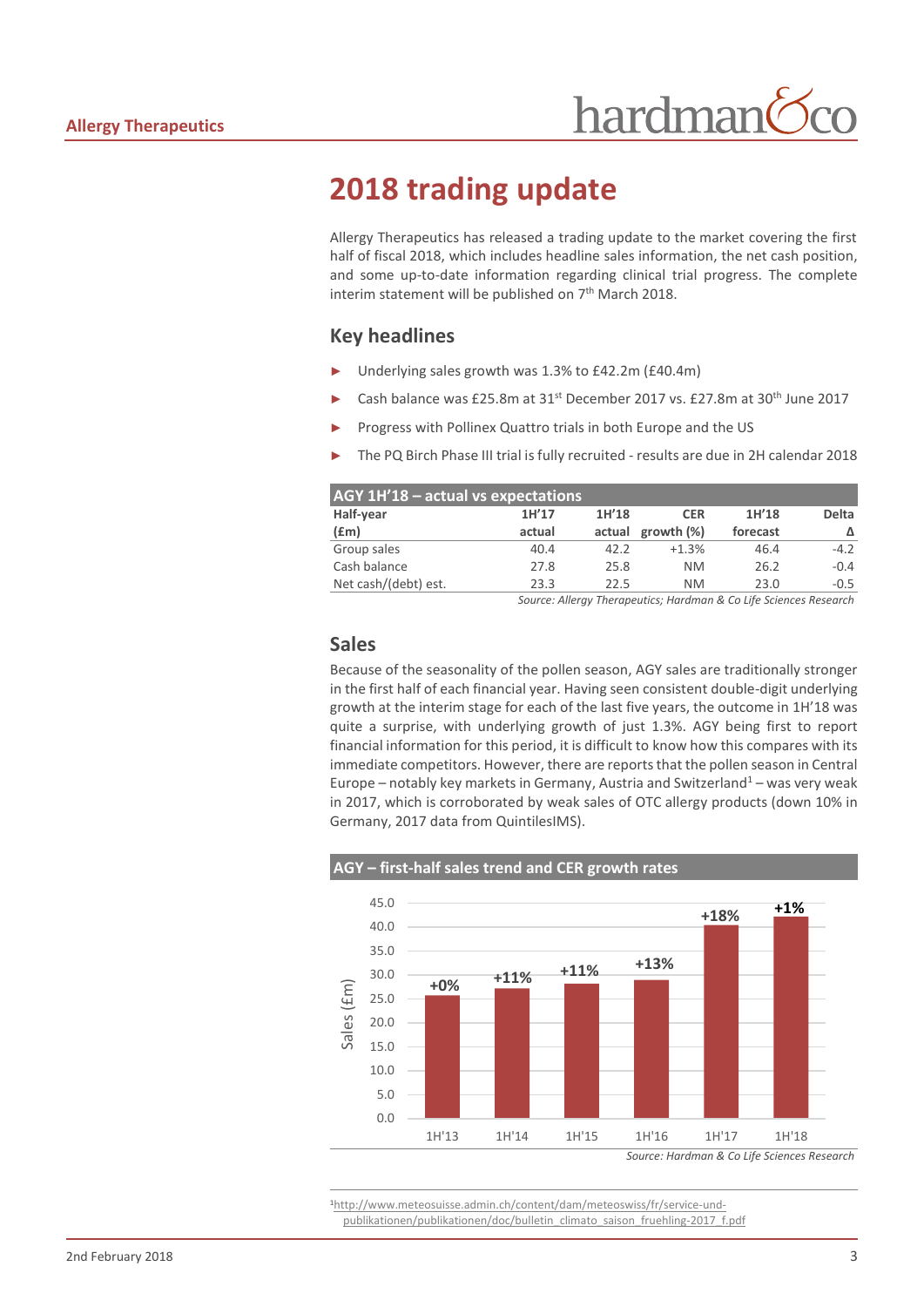#### **Clinical trial update**

#### *PQ Birch*

PQ Birch is an ultra-short course convenient-to-use, aluminium-free subcutaneous immunotherapy (SCIT). Around 6% of the EU population is allergic to birch pollen, and European marketing authorisation via the Therapieallergene-Verordnung (TAV) for PQ Birch would represent the first MPL-adjuvant vaccine to be formally licensed, strengthening the position of AGY significantly.

Recruitment into the pivotal PQB301 Phase III study, which is designed to evaluate the safety and efficacy of PQ Birch, is now fully recruited. 560 patients from 59 centres in four European countries have been immunised and will be assessed during the 2018 birch pollen season to measure allergy rhinoconjunctivitis symptoms. Results are due to be released in the second half of calendar 2018.

#### *PQ Grass*

Recruitment into the Phase II PQ Grass trial is continuing. Again, data are expected to be released in 2H calendar 2018. Following these results, meetings will be held with both US and German regulators to generate an acceptable Phase III trial design.

#### *OralVac Oral*

Plans are on track with the German TAV for the clinical development programme for an oral version of AGY's OralVac vaccine, which a co-development programme recently announced with Ergomed (ERGO.L). A sub-lingual formulation offers an alternative option for patients who prefer not to have injections. Under the terms of the agreement, the clinical development of OralVac products for the treatment of grass pollen, tree pollen, and house dust mite allergies will be progressed by Ergomed. The collaboration includes a future revenue share and reduced service fee.

#### **Changes to forecasts**

At this stage, it is very difficult to predict the likely outcome for the pollen season in 2018. However, given the relative weakness observed in 1H'18, it seems prudent to adjust sales forecasts to a more conservative growth rate. Therefore, sales have been reduced by 6% for 2018, which has a knock-on effect on future years. Readers are reminded that, at this stage of the year, all forecasts are based on constant currency to provide a true picture of growth expectations.

In addition, timing of R&D spend is difficult to predict. Therefore, R&D investment has been maintained for the full-year at -£18.0m, suggesting an even more significant 2H bias than previously forecast. With tight cost control, the impact on pre-tax profit of these changes is only about £0.5m p.a.

| <b>Changes to forecasts</b> |        |        |        |       |
|-----------------------------|--------|--------|--------|-------|
| Year-end June (£m)          | 2017   | 2018E  | 2019E  | 2020E |
| Group sales                 |        |        |        |       |
| Old                         | 64.1   | 72.0   | 81.5   | 92.0  |
| <b>New</b>                  |        | 68.0   | 77.0   | 86.5  |
| Change                      |        | $-6%$  | $-6%$  | $-6%$ |
| Pre-tax profit              |        |        |        |       |
| <b>DIG</b>                  | $-3.0$ | $-9.3$ | $-5.5$ | 8.5   |
| <b>New</b>                  |        | $-9.8$ | $-6.0$ | 8.0   |
| Change                      |        | $-5%$  | $-10%$ | $-6%$ |
| EPS(p)                      | $-0.6$ | $-1.6$ | $-1.0$ | 1.3   |
|                             |        |        |        | __    |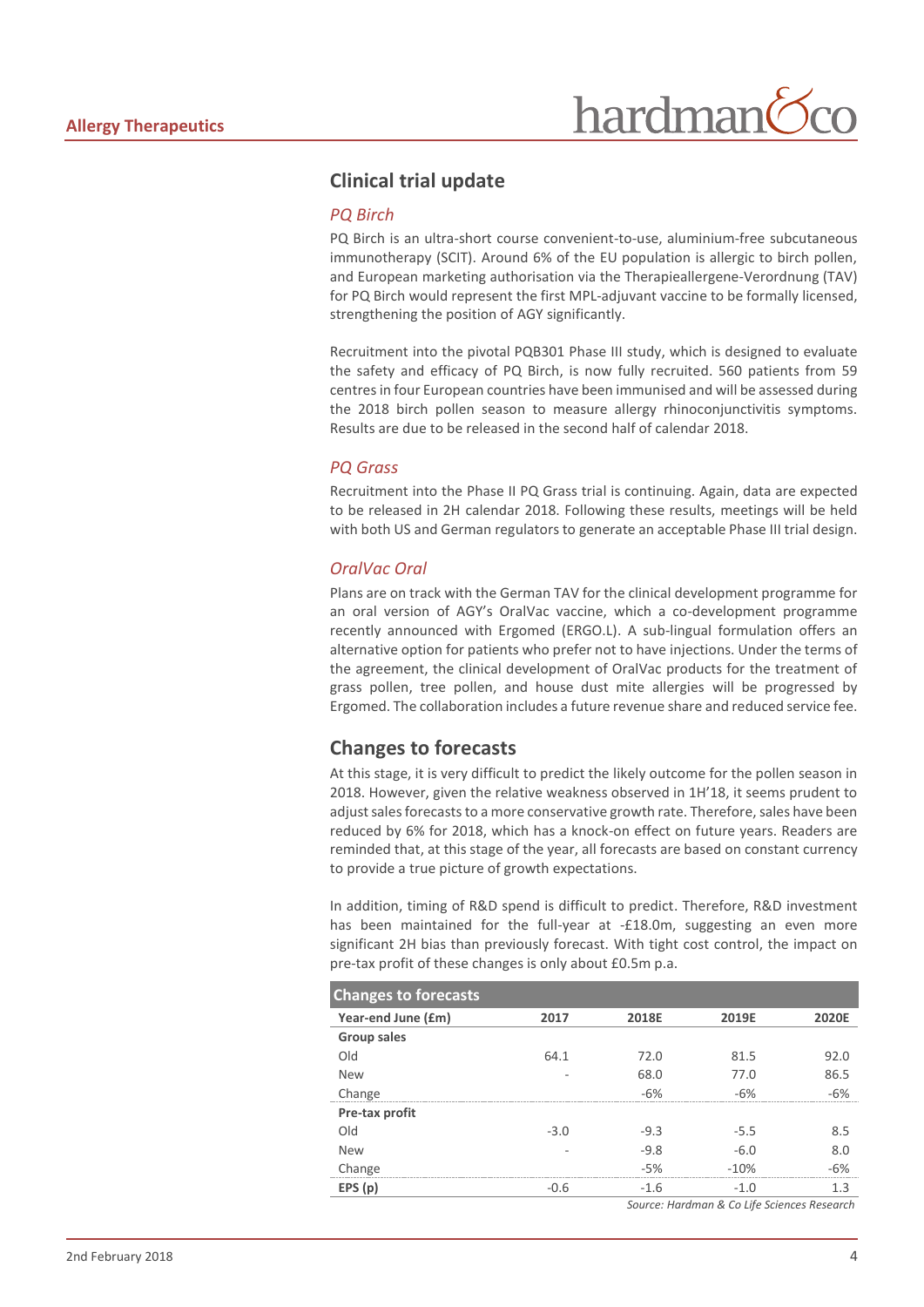## **Financial forecasts**

#### **Profit & Loss**

- ► **Sales:** Underlying sales growth for 2018 has been reduced from 13% to 6%, reflecting the weaker-than-expected pollen season in the first half.
- ► **R&D:** The investment is being maintained at -£18.0m for 2018, suggesting a much greater 2H bias than previously forecast.
- ► **Forex:** Even though there was a small currency benefit in 1H'18, it seems prudent to keep forecasts on a constant currency basis given recent signs of sterling strengthening. Readers are reminded that AGY has a natural currency hedge, with most of the marketing and R&D costs also being in EUR.

| <b>Profit &amp; Loss account</b> |          |          |          |          |          |          |
|----------------------------------|----------|----------|----------|----------|----------|----------|
| Year-end June (£m)               | 2015     | 2016     | 2017     | 2018E    | 2019E    | 2020E    |
| GBP:EUR                          | 1.270    | 1.338    | 1.171    | 1.171    | 1.171    | 1.171    |
| GBP:USD                          | 1.576    | 1.484    | 1.281    | 1.281    | 1.281    | 1.281    |
| <b>Sales</b>                     | 43.23    | 48.51    | 64.14    | 68.01    | 77.04    | 86.49    |
| COGS                             | $-12.18$ | $-14.07$ | $-16.77$ | $-17.51$ | $-19.53$ | $-17.08$ |
| <b>Gross profit</b>              | 31.05    | 34.44    | 47.37    | 50.50    | 57.51    | 69.41    |
| Marketing                        | $-17.06$ | $-20.22$ | $-26.89$ | $-27.90$ | $-32.14$ | $-36.95$ |
| <b>Product profit</b>            | 13.99    | 14.22    | 20.48    | 22.60    | 25.37    | 32.46    |
| Product margin                   | 32.4%    | 29.3%    | 31.9%    | 33.2%    | 32.9%    | 37.5%    |
| G&A                              | $-8.03$  | $-10.33$ | $-14.08$ | $-14.28$ | $-15.25$ | $-16.35$ |
| R&D                              | $-3.12$  | $-16.22$ | $-9.30$  | $-18.00$ | $-16.00$ | $-8.00$  |
| <b>EBITDA</b>                    | 4.20     | $-10.68$ | $-1.24$  | $-8.02$  | $-3.94$  | 10.05    |
| Depreciation                     | $-1.01$  | $-1.39$  | $-1.66$  | $-1.66$  | $-1.94$  | $-1.94$  |
| Other income                     | 0.07     | 0.00     | 0.00     | 0.00     | 0.00     | 0.00     |
| <b>Underlying EBIT</b>           | 2.91     | $-12.34$ | $-2.89$  | $-9.68$  | $-5.88$  | 8.11     |
| Share-based costs                | $-0.41$  | $-0.33$  | $-0.70$  | $-0.70$  | $-0.70$  | $-0.70$  |
| <b>Exceptional items</b>         | $-1.10$  | 0.14     | 1.00     | 0.00     | 0.00     | 0.00     |
| <b>Statutory EBIT</b>            | 1.41     | $-12.53$ | $-2.60$  | $-10.38$ | $-6.58$  | 7.41     |
| Net financials                   | $-0.07$  | $-0.11$  | $-0.07$  | $-0.13$  | $-0.13$  | $-0.11$  |
| Pre-tax profit                   | 2.84     | $-12.45$ | $-2.97$  | $-9.80$  | $-6.00$  | 8.00     |
| <b>Extraordinary items</b>       | $-0.68$  | 0.43     | 0.00     | 0.00     | 0.00     | 0.00     |
| Reported pre-tax                 | 0.65     | $-12.21$ | $-2.67$  | $-10.51$ | $-6.71$  | 7.30     |
| Tax payable/credit               | $-0.55$  | $-0.86$  | 0.19     | 0.21     | 0.23     | $-0.44$  |
| <b>Minorities</b>                | 0.00     | 0.00     | 0.00     | 0.00     | 0.00     | 0.00     |
| <b>Underlying net income</b>     | 2.29     | $-13.46$ | $-3.48$  | $-9.60$  | $-5.78$  | 7.56     |
| Statutory net income             | 0.11     | $-13.07$ | $-2.48$  | $-10.30$ | $-6.48$  | 6.86     |
| Ordinary 0.1p shares:            |          |          |          |          |          |          |
| Period-end (m)                   | 545.8    | 589.2    | 594.1    | 594.1    | 594.1    | 594.1    |
| Weighted average (m)             | 475.2    | 570.3    | 592.2    | 594.1    | 594.1    | 594.1    |
| Fully diluted (m)                | 498.2    | 589.2    | 615.1    | 622.0    | 627.0    | 635.0    |
| Underlying basic EPS (p)         | 0.48     | $-2.36$  | $-0.59$  | $-1.62$  | $-0.97$  | 1.27     |
| Statutory basic EPS (p)          | 0.02     | $-2.29$  | $-0.42$  | $-1.73$  | $-1.09$  | 1.15     |
| U/I fully-diluted EPS (p)        | 0.46     | $-2.28$  | $-0.57$  | $-1.54$  | $-0.92$  | 1.19     |
| Stat. fully-diluted EPS (p)      | 0.02     | $-2.22$  | $-0.40$  | $-1.66$  | $-1.03$  | 1.08     |
| DPS (p)                          | 0.00     | 0.00     | 0.00     | 0.00     | 0.00     | 0.00     |
|                                  |          |          |          |          |          |          |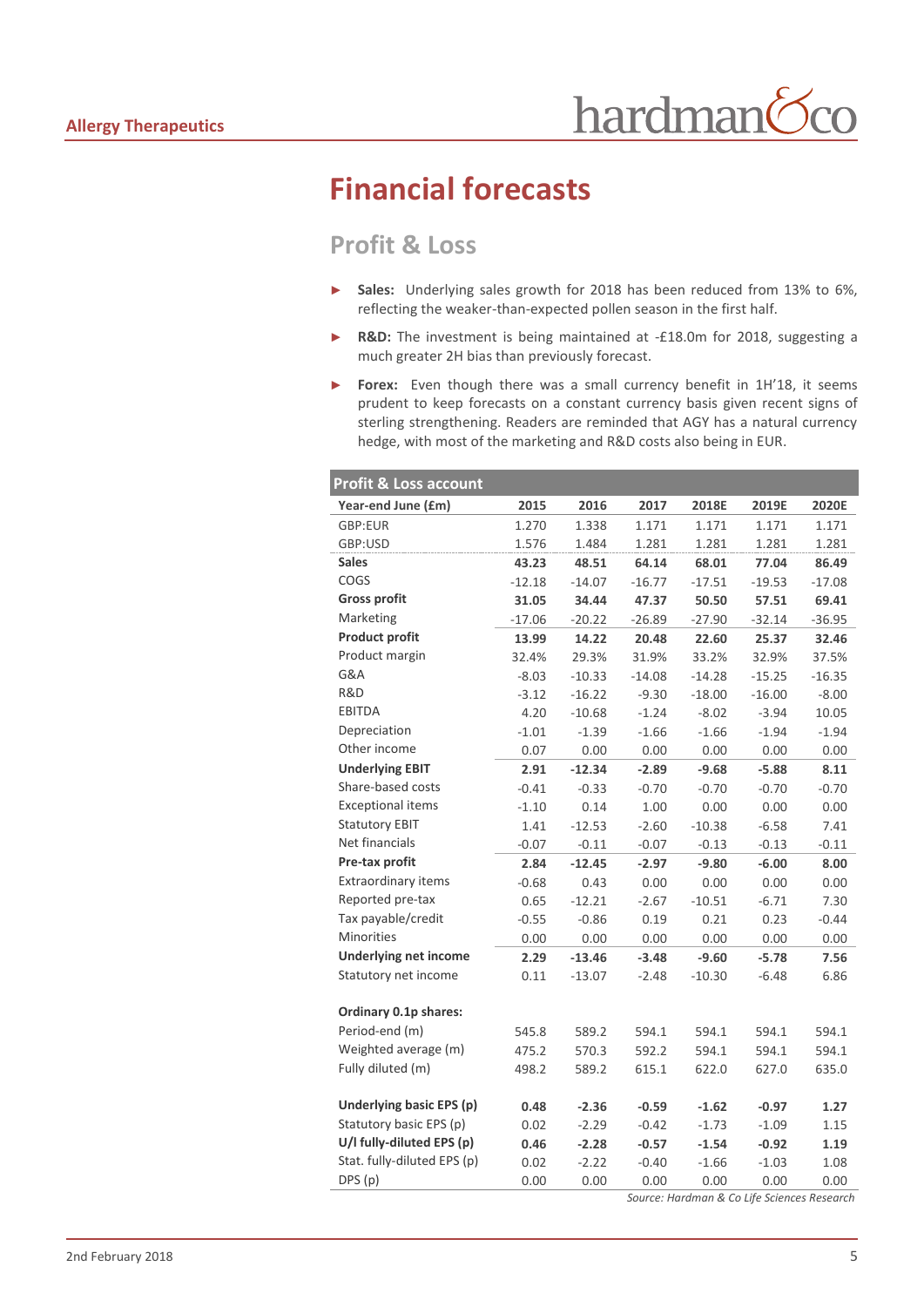## **Balance sheet**

► **Net cash/(debt):** At 31st December 2017, AGY had a cash balance of £25.8m, which we estimate to equate to a net cash of £22.5m, a rise of £3.5m compared with the position at the end of June 2017. Cash will outflow in 2H'18, leaving net cash at ca.£8.5m at the end of June 2018.

| <b>Balance sheet</b>    |         |         |         |         |         |          |
|-------------------------|---------|---------|---------|---------|---------|----------|
| @30th June (£m)         | 2015    | 2016    | 2017    | 2018E   | 2019E   | 2020E    |
| Shareholders' funds     | 34.47   | 30.32   | 29.97   | 19.67   | 13.19   | 20.04    |
| Cumulated goodwill      | 0.00    | 0.00    | 0.00    | 0.00    | 0.00    | 0.00     |
| Total equity            | 34.47   | 30.32   | 29.97   | 19.67   | 13.19   | 20.04    |
| Share capital           | 0.56    | 0.60    | 0.60    | 0.60    | 0.60    | 0.60     |
| Reserves                | 33.91   | 29.73   | 29.36   | 19.06   | 12.58   | 19.44    |
| Capitalised R&D         | 9.43    | 21.13   | 25.42   | 36.43   | 43.65   | 42.13    |
| <b>Minorities</b>       | 0.00    | 0.00    | 0.00    | 0.00    | 0.00    | 0.00     |
| Provisions/liabilities  | 0.21    | 1.44    | 0.70    | 0.70    | 0.70    | 0.70     |
| Deferred tax            | 0.30    | 0.33    | 0.35    | 0.35    | 0.35    | 0.35     |
| Long-term loans         | 1.55    | 3.07    | 2.94    | 2.94    | 2.94    | 2.94     |
| Short-term loans        | 0.30    | 0.30    | 0.39    | 5.39    | 15.39   | 3.83     |
| less: Cash              | 21.20   | 23.41   | 22.12   | 16.84   | 22.42   | 22.42    |
| less: Deposits          | 0.78    | 0.00    | 0.00    | 0.00    | 0.00    | 0.00     |
| less: Non-core invests. | 3.16    | 4.05    | 4.59    | 4.59    | 4.59    | 4.59     |
| <b>Invested capital</b> | 27.86   | 39.32   | 42.66   | 53.66   | 58.82   | 52.59    |
|                         |         |         |         |         |         |          |
| <b>Fixed assets</b>     | 8.75    | 9.67    | 9.67    | 9.82    | 10.23   | 11.68    |
| Intangible assets       | 2.02    | 2.08    | 2.07    | 1.79    | 1.51    | 1.23     |
| Capitalised R&D         | 9.43    | 21.13   | 25.42   | 36.43   | 43.65   | 42.13    |
| Goodwill                | 2.98    | 3.27    | 3.39    | 3.39    | 3.39    | 3.39     |
| Inventories             | 6.75    | 7.69    | 7.48    | 7.44    | 8.42    | 9.46     |
| Trade debtors           | 2.84    | 4.68    | 4.19    | 4.44    | 6.57    | 8.95     |
| Other debtors           | 2.22    | 1.84    | 3.67    | 3.67    | 3.67    | 3.67     |
| Tax liability/credit    | $-0.59$ | $-1.43$ | $-1.43$ | $-1.43$ | $-1.43$ | $-1.43$  |
| Trade creditors         | $-3.05$ | $-3.11$ | $-4.11$ | $-4.36$ | $-9.22$ | $-17.29$ |
| Other creditors         | $-3.53$ | $-6.51$ | $-7.68$ | $-7.52$ | $-7.97$ | $-9.19$  |
| Debtors less creditors  | $-2.11$ | $-4.53$ | $-5.37$ | $-5.20$ | $-8.39$ | $-15.30$ |
| <b>Invested capital</b> | 27.81   | 39.32   | 42.66   | 53.66   | 58.82   | 52.59    |
| Net cash/(debt)         | 20.14   | 20.04   | 18.80   | 8.5     | 4.1     | 15.7     |
| Net debt/equity (%)     | 58%     | 66%     | 63%     | 43%     | 31%     | 78%      |
| After-tax ROIC          | 9%      | $-33%$  | $-8%$   | $-17%$  | $-9%$   | 15%      |
| NAV/share (p)           | 7.25    | 5.32    | 5.06    | 3.31    | 2.22    | 3.37     |
| Stock days              | 198     | 182     | 165     | 148     | 151     | 181      |
| Debtor days             | 24      | 28      | 25      | 23      | 26      | 33       |
| Creditor days           | 83      | 80      | 79      | 88      | 127     | 283      |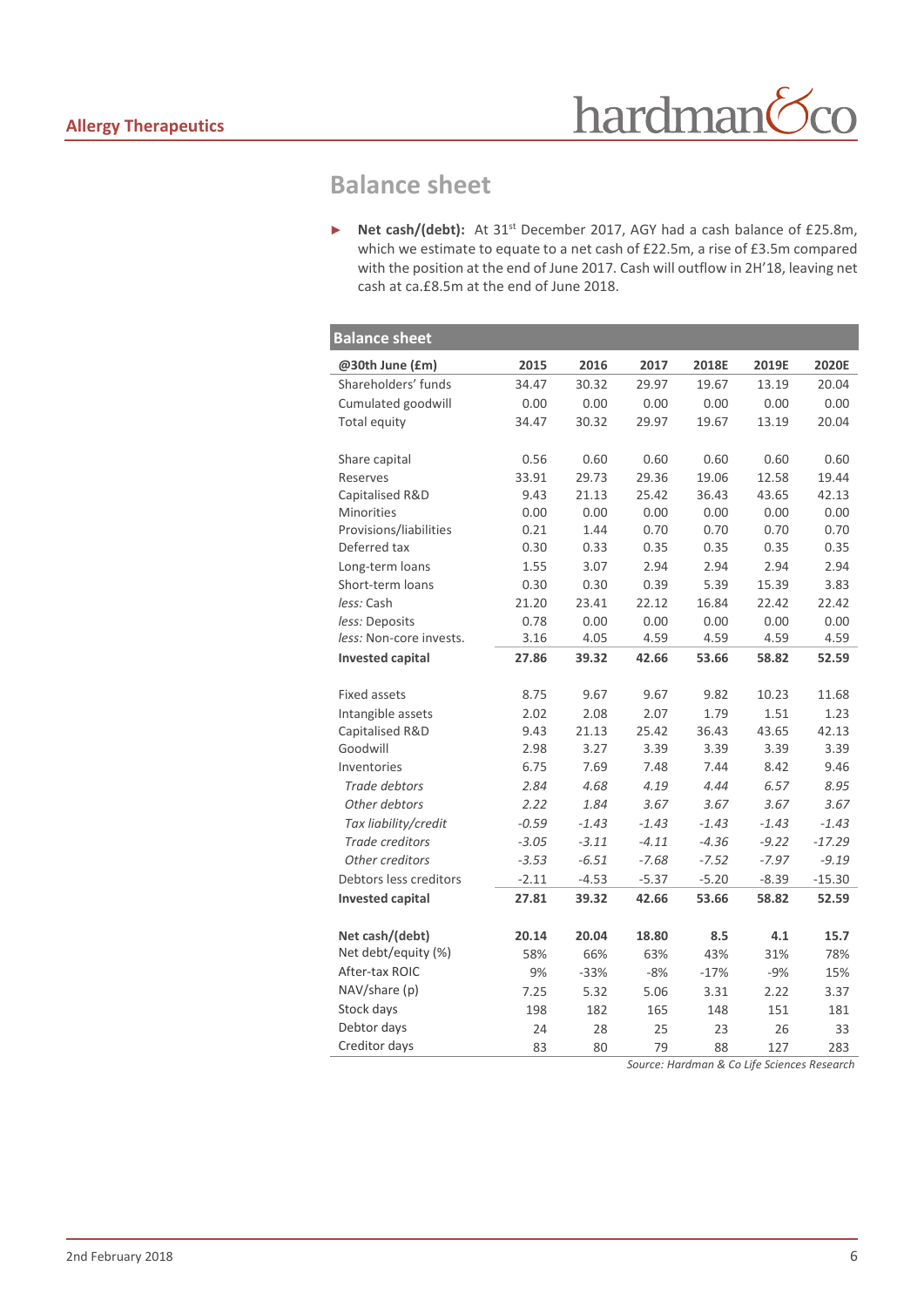### **Cashflow**

- 1H'18 inflow: From the trading side there is a natural bias to the first half of the year because of the seasonality of business. Product sales are profitable and cash-generative. In the absence of large R&D investment during the period, this drops all the way through the accounts.
- ► **R&D investment:** Coupled to this, R&D investment in fiscal 2018 is expected to be biased to the second half of the year.
- ► **Net debt:** Consequently, there was an estimated cash generation of £3.7m in the first half. The lower level of trading seen in the second half, coupled with increased R&D spend, will lead to a significant cash outflow, with net cash estimated at ca.£8.5m on 30<sup>th</sup> June 2018.

| <b>Cashflow</b>             |         |          |         |          |         |         |
|-----------------------------|---------|----------|---------|----------|---------|---------|
| Year-end June (£m)          | 2015    | 2016     | 2017    | 2018E    | 2019E   | 2020E   |
| <b>Underlying EBIT</b>      | 2.91    | $-12.34$ | $-2.89$ | $-9.68$  | $-5.88$ | 8.11    |
| Depreciation                | 1.01    | 1.39     | 1.66    | 1.66     | 1.66    | 1.66    |
| Amortisation                | 0.28    | 0.28     | 0.28    | 0.28     | 0.28    | 0.28    |
| <b>Inventories</b>          | $-0.42$ | $-0.59$  | 0.33    | 0.05     | $-0.99$ | $-1.03$ |
| Receivables                 | $-0.45$ | $-0.37$  | 1.00    | $-0.25$  | $-6.57$ | $-2.38$ |
| Payables                    | 1.08    | $-0.50$  | 0.82    | 0.25     | 9.22    | 8.07    |
| Change in working capital   | 0.21    | $-1.45$  | 2.16    | 0.04     | 1.67    | 4.66    |
| Exceptionals/provisions     | 0.29    | 0.00     | 0.00    | 0.00     | 0.00    | 0.00    |
| <b>Disposals</b>            | 0.00    | 0.00     | 0.00    | 0.00     | 0.00    | 0.00    |
| Other                       | $-0.98$ | $-0.15$  | 0.11    | 0.00     | 0.00    | 0.00    |
| Company op. cashflow        | 3.72    | $-12.28$ | 1.32    | $-7.70$  | $-2.28$ | 14.70   |
| Net interest                | $-0.24$ | $-0.39$  | $-0.18$ | $-0.13$  | $-0.13$ | $-0.11$ |
| Tax paid/received           | $-0.17$ | 0.09     | $-1.10$ | $-0.51$  | 0.21    | 0.23    |
| Operational cashflow        | 3.31    | $-12.57$ | 0.03    | $-8.33$  | $-2.20$ | 14.82   |
| Capital expenditure         | $-1.09$ | $-1.23$  | $-1.50$ | $-1.80$  | $-2.07$ | $-3.11$ |
| Capitalised R&D             | 0.00    | 0.00     | 0.00    | 0.00     | 0.00    | 0.00    |
| Sale of fixed assets        | 0.00    | 0.00     | 0.00    | 0.00     | 0.00    | 0.00    |
| <b>Free cashflow</b>        | 2.22    | $-13.80$ | $-1.47$ | $-10.13$ | $-4.27$ | 11.71   |
| <b>Dividends</b>            | 0.00    | 0.00     | 0.00    | 0.00     | 0.00    | 0.00    |
| Acquisitions                | $-2.67$ | 0.00     | $-0.23$ | $-0.10$  | $-0.10$ | $-0.10$ |
| <b>Disposals</b>            | 0.00    | 0.00     | 0.00    | 0.00     | 0.00    | 0.00    |
| Other investments           | $-0.28$ | $-0.26$  | $-0.26$ | $-0.30$  | $-0.30$ | $-0.30$ |
| <b>CF after investments</b> | $-0.72$ | $-14.06$ | $-1.95$ | $-10.53$ | $-4.67$ | 11.31   |
| Share repurchases           | 0.00    | 0.00     | 0.00    | 0.00     | 0.00    | 0.00    |
| Share issues                | 20.08   | 10.97    | 0.03    | 0.25     | 0.25    | 0.25    |
| Currency effect             | $-1.10$ | 3.00     | 0.67    | 0.00     | 0.00    | 0.00    |
| Borrowings acquired         | $-0.37$ | 0.00     | 0.00    | 0.00     | 0.00    | 0.00    |
| Change in net debt          | 17.88   | $-0.10$  | $-1.25$ | $-10.28$ | $-4.42$ | 11.56   |
|                             |         |          |         |          |         |         |
| Opening net cash            | 2.26    | 20.14    | 20.04   | 18.79    | 8.51    | 4.09    |
| Closing net cash            | 20.14   | 20.04    | 18.79   | 8.51     | 4.09    | 15.66   |
| Hardman FCF/share (p)       | 0.70    | $-2.20$  | 0.01    | $-1.40$  | $-0.37$ | 2.49    |